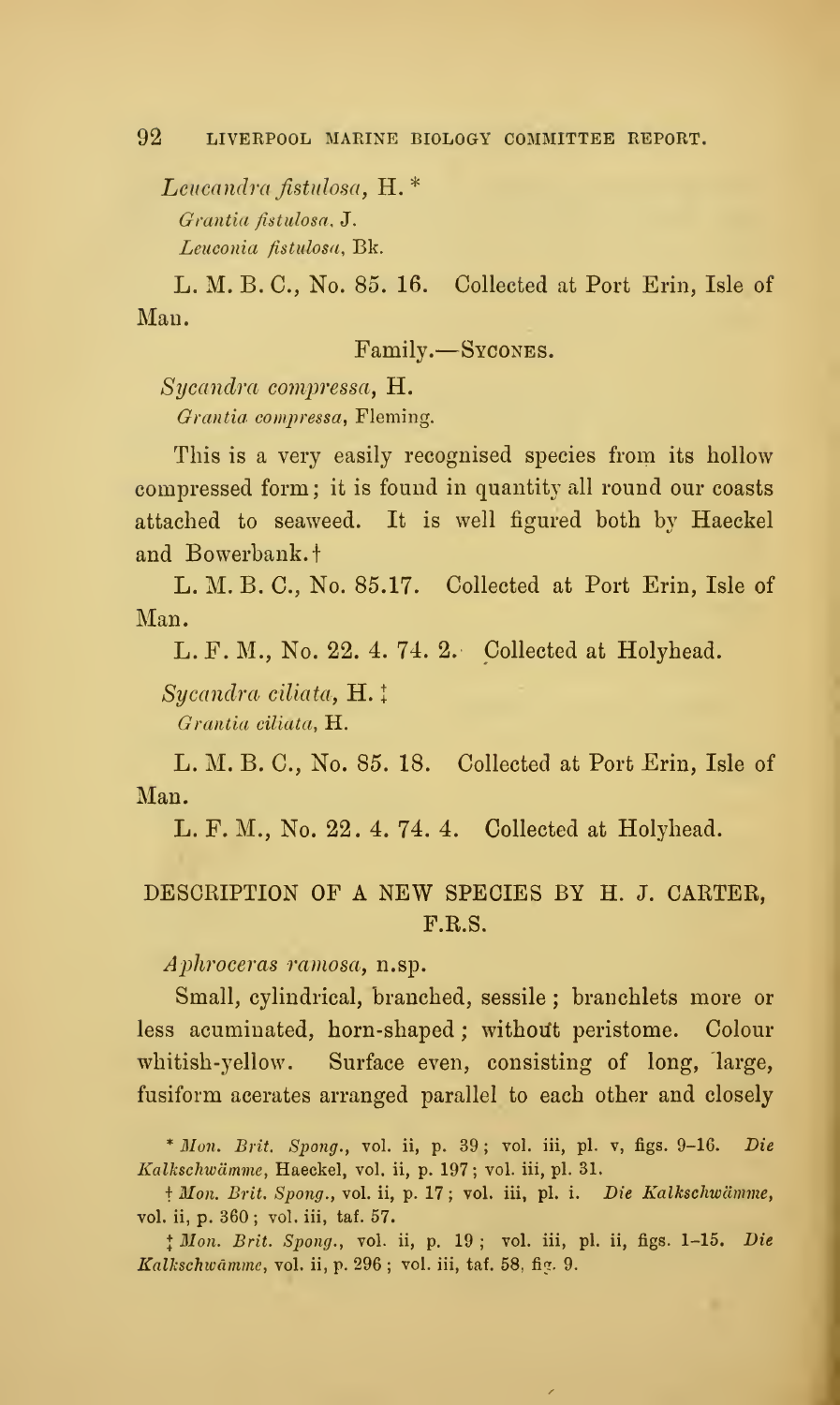approximated, on the same plane, more or less covered by small sagittiform triradiates. Pores situated in the interstices between the arms of the triradiates, along the intervals of the large acerates. Vent single, at the end of each branch, naked, i.e., without peristome; leading into a cylindrical, cloacal cavity, about the same shape as the sponge, and equally branched ; presenting on its surface a great number of circular holes in juxtaposition, rendered more or less polygonal by the intercrossing of the rays of the radiates that form the skeletal structure of the cloaca, which is sparsely echinated by the fourth ray of the quadriradiates. Wall consisting of simple, cancellated sarcode, traversed horizontally, at intervals, by the shafts of large, sagittiform triradiates which, coming from opposite sides and over lapping each other, have their heads in the internal surface of the cortex and that of the cloaca respectively.

Spicules of three kinds, viz., acerate, triradiate, and quadriradiate. 1st, acerate, very large, long, fusiform, slightly curved, and often lance-pointed anteriorly, averaging  $\frac{1}{9}$ th inch long by  $\frac{1}{2}$ th inch in its greatest transverse diameter; 2nd, triradiates, small and large, the latter averaging  $\tau^{\frac{18}{800}}$  by  $T^{\frac{1}{2}}$  and inch in the shaft, and the arms respectively  $\frac{2}{3}$ rds of this size ; 3rd, quadriradiates, of the same size as the large triradiates, with the addition of the fourth arm which is short and curved, about  $\frac{3}{1800}$ ths inch long. No. 1 is confined to the surface with the arrangement before stated ; No. 2 in its larger form, to the wall, also as above stated; and the smallest, which are chiefly sagittiform, to the outer and inner surfaces ; No. 3 to the inner part of the cloaca, where they are formed by the addition of the fourth arm to the heads of the large triradiates of the wall which abut against this part; thence projecting into the cavity of the cloaca Size of specimen, which is much broken, under  $\frac{1}{12}$ th inch in the diameter of the stem ; length unknown ; longest